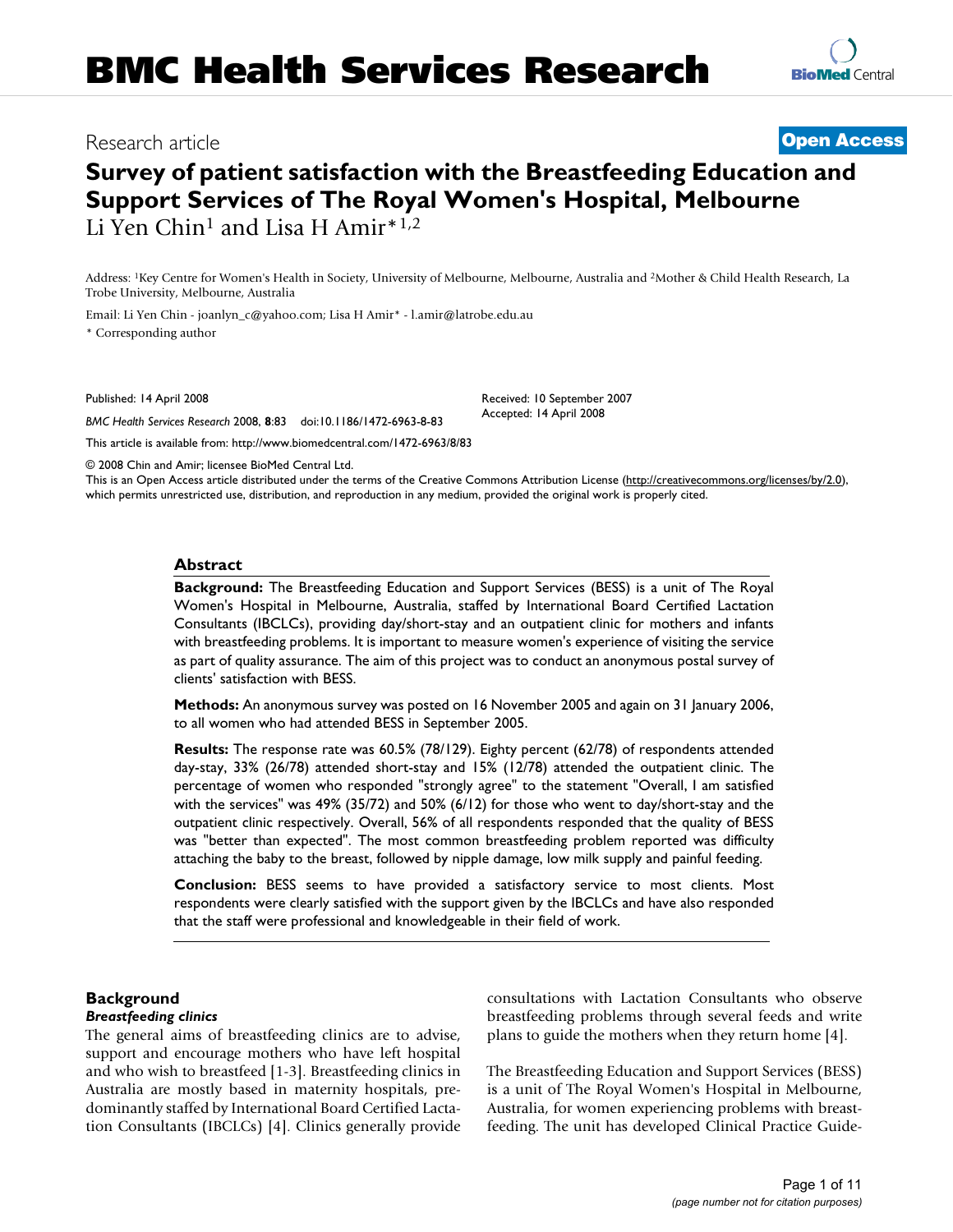lines for the management of breastfeeding problems [5] and Fact Sheets for consumers [6].

In Victoria, it is routine for all new mothers to attend Maternal and Child Health Centres where they are seen by triple-certificate nurses (qualified in nursing, midwifery and maternal and child health) in the local community without charge on a regular basis. Most of the women attending BESS are referred by their Maternal and Child Health Nurse because they require additional help with breastfeeding. As well as referral by a health provider, women can self-refer. Women may have given birth at the Royal Women's Hospital or elsewhere. At the time of this study (2005/6) there were five permanent Midwife/ IBCLCs and one General Practitioner/IBCLC working at BESS.

BESS offers services in a day/short-stay clinic (across the road from the hospital) and also in an outpatient clinic (Tuesday afternoons). BESS day/short-stay offers services for mothers and babies up to three months of age. "Daystay" clients stay from around 9 a.m. until 3 p.m.; "shortstay" clients usually arrive around 11 a.m. for one feed only. Each day (Monday to Friday) usually six infant-pairs spend the day with an IBCLC (three mother-infant pairs for each IBCLC) and one mother-infant pair attends a short-stay appointment with the "duty IBCLC", whose job also includes telephone counselling. Day-stay clients are provided with lunch. The IBCLC takes a history, observes several feeds, helps with positioning and attachment if needed, and provides a written plan for the mother. Women are given handouts or shown videos as appropriate for their needs. One of the hospital obstetric doctors in training attends BESS each day to see women who need to see a medical practitioner and/or need a prescription. Outpatient appointments are 30 minutes (with the General Practitioner/IBCLC or the Midwife/IBCLC) and may be for new clients, follow-up appointments, infants over 3 months or antenatal appointments. The hospital provides these services without charging clients.

According to the BESS database, throughout the whole of year 2005, BESS received 1,137 patients and the total number of visits to BESS was 2,029. The proportion of visits to day-stay, short-stay and the outpatient clinic was

67.6% (1371/2029), 7.5% (153/2029) and 16.1% (326/ 2029) respectively. The main breastfeeding problems reported were difficulties attaching the baby to the breast, difficulty breastfeeding a neonate and low milk supply (October 2004 to March 2005). Other problems include maternal candidiasis, nipple pain, nipple trauma/cracked nipple and slow feeding of newborn.

### *Patient satisfaction*

Patient satisfaction assessment is important as a mechanism for quality assurance to ensure standards of health care are achieved and maintained [7]. Readers interested in a systematic review of patient satisfaction are recommended to read the 200-plus page review published in Health Technology Assessment in 2002 [7].

One study has suggested that there are six key aspects of general health care that affects satisfaction – these include medical care and information, food and physical facilities, non-tangible environment, quality of food, nursing care, and visiting arrangements [8]. A well known model that measures consumer satisfaction – the SERVQUAL model – has been used to measure consumer satisfaction in many areas of health as well as the service industry [9-11]. The definitions of the SERVQUAL items – tangibles, reliability, responsiveness, assurance and empathy – are listed in Table 1[9].

We found only two published studies of satisfaction surveys conducted for a breastfeeding clinic [12,13]. The Richmond Breastfeeding Drop-in Centre, in British Columbia, Canada, operated for three hours per week when it was evaluated in 1995 [12]. The 57 respondents rated their satisfaction as 8.7 on a scale of 1 (lowest) to 10 (highest). The most common reasons for attending were "wanting reassurance, crying/fussy baby and poor latch" [12]. Sixty-eight women responded to the satisfaction survey in Saskatoon, Canada, in 1996 [13]. One hundred percent of the respondents ( $n = 68$ ) replied they were satisfied with the interpersonal aspects of the services, including how well the Lactation Consultants handled the baby, autonomy in decision-making, and the comfort established with the Lactation Consultant [13]. The "quality of information given, support and encouragement and reassurance, and knowledgeable staff"(p.34) were reasons

| Table 1: Definition of SERVQUAL variables from [9] |  |
|----------------------------------------------------|--|
|----------------------------------------------------|--|

| Variable       | <b>Definition</b>                                                                    |
|----------------|--------------------------------------------------------------------------------------|
| Tangibles      | Appearance of physical facilities                                                    |
| Reliability    | Ability to perform the promised service dependably and accurately                    |
| Responsiveness | Willingness to help customers and provide prompt service                             |
| Assurance      | Knowledge and courtesy of employees and their ability to convey trust and confidence |
| Empathy        | The firm provides care and individualized attention to its customers                 |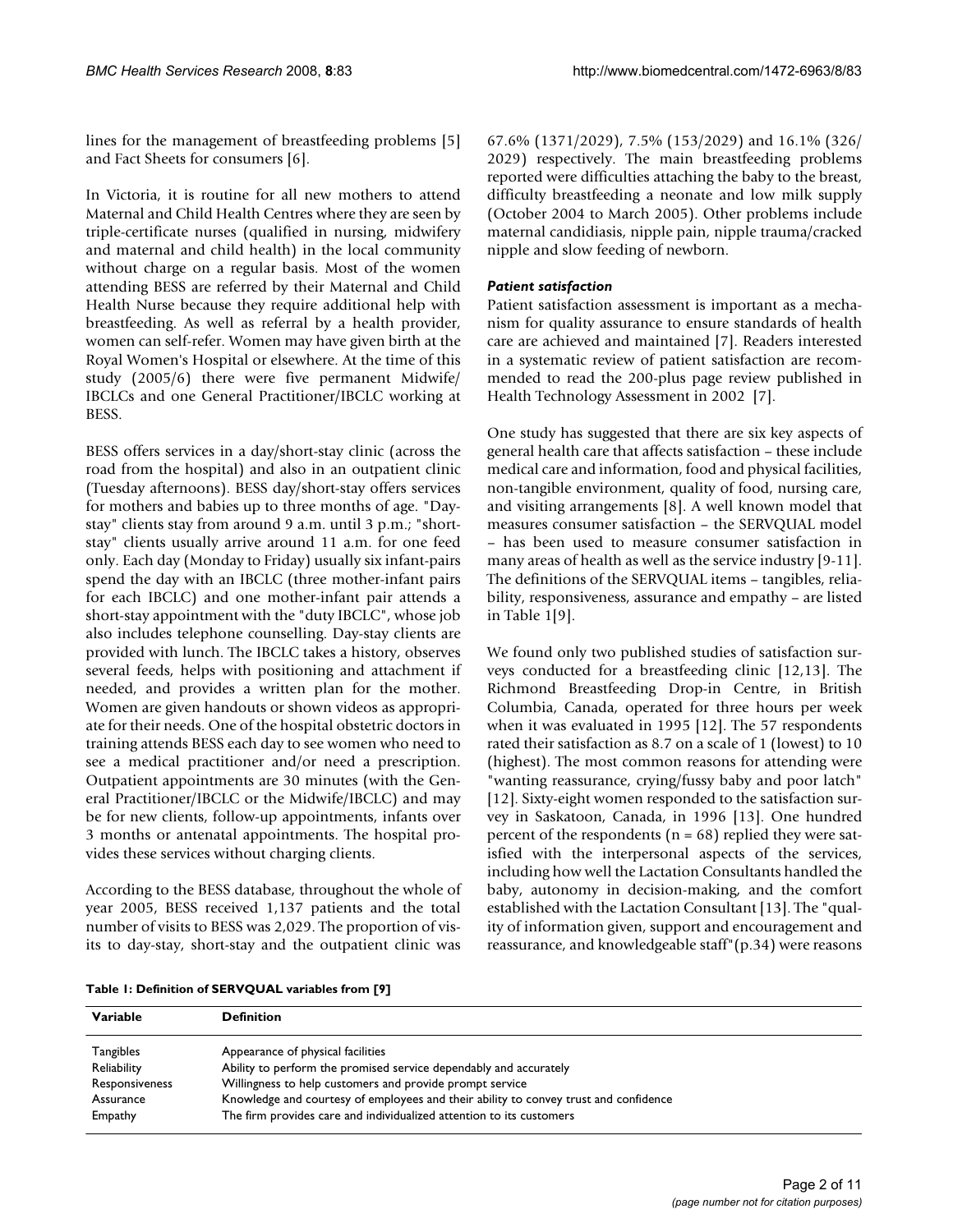that respondents claimed to have an effect on whether or not they would recommend the service to others or return to the clinic if needed again [13]. Recently in the UK, women attending a drop-in clinic for infant feeding difficulties reported that they found the expert hands-on, oneto-one support was invaluable [14].

The previous client satisfaction survey at BESS was conducted between July to September 2002 [15]. The survey was distributed to an unknown number of women during their visit to BESS (day-stay only in 2002). A total of 78 surveys were completed and an informal report was compiled for the staff [15]. The majority of respondents agreed that the waiting time to attend the service was satisfactory (92%), the location was convenient (92%), the surroundings were comfortable (92%), the advice offered was achievable (90%), meals were satisfactory (86%), and their breastfeeding problem improved (78%). There was no overall measurement of satisfaction; parity and baby's age were the only sociodemographic variables collected.

### *Aim*

The aim of this project was to conduct an anonymous postal survey to measure patient satisfaction with the Breastfeeding Education and Support Services at The Royal Women's Hospital.

### **Methods**

The satisfaction survey was generated from the list of variables mentioned earlier; the relevant items were access, facilities, technical performance, interpersonal skills, and communication. *Access* includes issues such as satisfaction with the location of BESS, the service hours and issues with appointment making. *Facilities* include issues with BESS premises, equipment, rooms and food. *Technical performance of staff* includes the competence and the knowledge of staff. *Interpersonal skills* reflect on the emotional side of the consultation; issues such as encouragement, friendliness, courtesy and others are included in this variable. *Communication* includes how well the staff at BESS communicated and listened to their patients. Negative statements were included in the pilot survey to determine their usefulness (eg. "The staff were unprofessional".). There were 11 items for women who attended day or short-stay, and 6 items for women who attended outpatients only (eg. statement about food service was not included as it was not applicable). (An abbreviated version of all statements can be seen in the tables in the Results section).

Women were asked about their breastfeeding situation and whether they would recommend BESS to other mothers with breastfeeding problems. Three questions asked for written comments on the most satisfactory aspect(s) and least satisfactory aspect(s) of their visit(s) and also

any suggestions that they had to improve BESS. The last section of the survey collected demographic characteristics of the women (age, marital status, country of birth, travel time to The Royal Women's Hospital, education level and private insurance status).

Discrepancies between patient expectation and perception of service quality received can be assessed from a survey in a variety of ways: a line scale [7], a numeric scale or a word scale. The line scale has a range of 0% to 200% to represent the percentage of the patient's expectation that was fulfilled during the service. Zero percent represents 'none of [the] expectations were met', 100% represents 'all [the] expectations were met' and 200% means that the patient received more than was expected [7]. The numerical scale from  $1$  to  $9 - 1$  represents the service quality being a lot worse than the patient expected, 5 represents the service quality being as the patient expected and 9 represents the service quality being a lot better than the patient expected [16]. The word scale gives five responses to the question regarding how the service quality received compared to the patient's expectation: "much better than I expected," "a little better than I expected," "as I expected," "a little worse than I expected" and "a lot worse than I expected [16]." All three methods were piloted with BESS clients to see which one they preferred.

The survey was piloted with 13 women at BESS day/shortstay clinic or outpatient clinic in October 2005. Eight chose the word scale and five chose the number scale to depict their expectations versus their perceived quality of service (no one chose the line-scale). Two women (15%; 2/13) answered on the "agree"/"strongly agree" end of the scale consistently throughout the survey despite the use of negative statements, implying that these women may not have read the statements closely before answering them. Therefore the final survey used the word scale and negative statements were converted to positive ones (e.g. "The staff were professional").

The survey was sent to all women who attended BESS in the month of September 2005 ( $n = 129$ ), with a reply paid envelope on 16 November 2005. The response rate was 48% (62/129) in mid-January 2006. A second copy (different coloured paper) was mailed to the 129 women, with a letter thanking the women who had returned the survey previously and to request the women who had not returned a survey to do so as soon as convenient for them.

This project was regarded as a quality assurance activity [17] and did not need to be submitted to The Royal Women's Hospital Research and Ethics Committees (Associate Professor James King, Chair, RWH Research Committee, personal communication, 30 May 2007).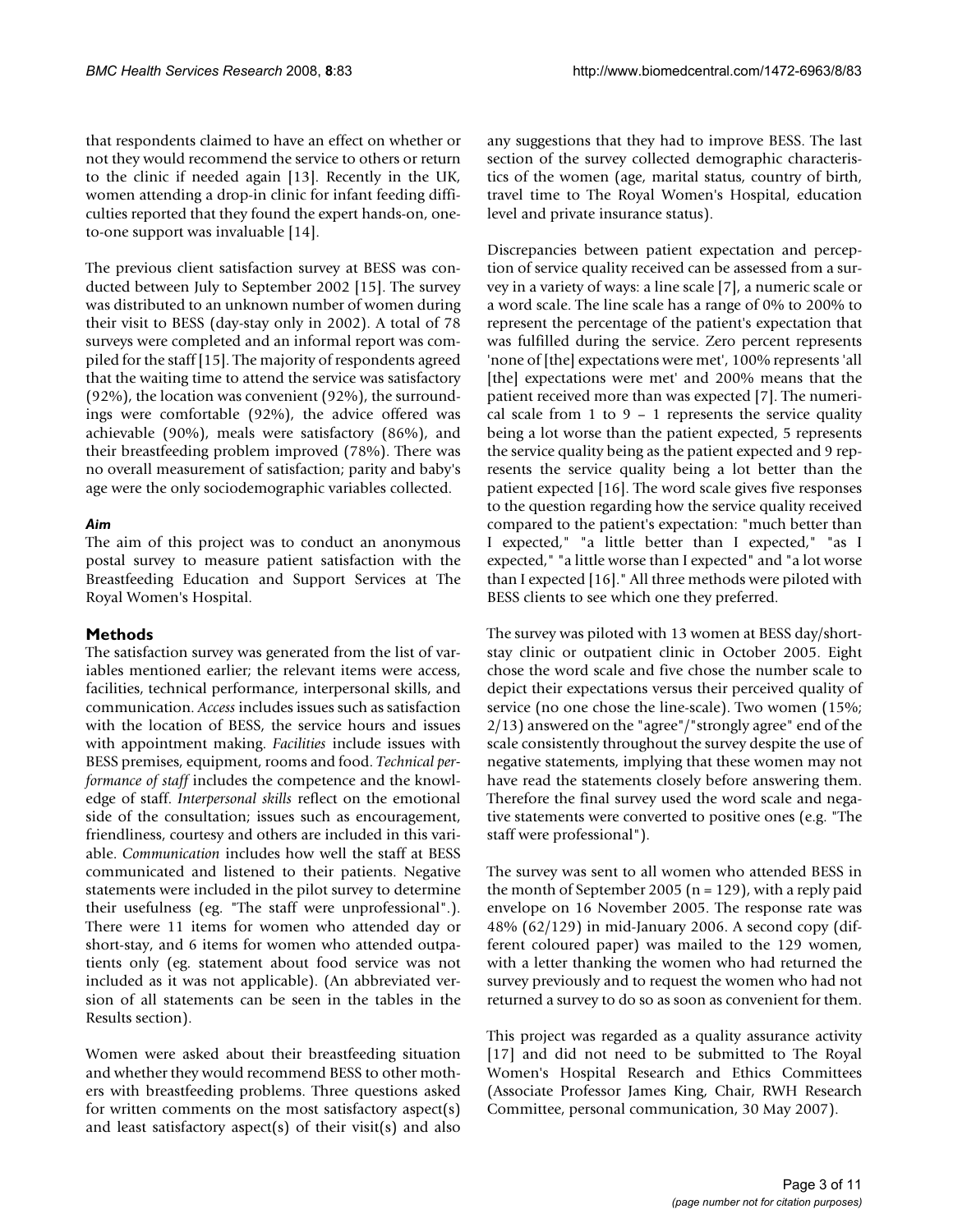### *Analysis*

Responses to the survey were entered into a database in EpiData Version 3.1. Data were analysed using EpiInfo Version 3.3.2. Descriptive analysis will be presented.

### **Results**

The final response rate was 61% (78/129). The majority of clients had been to BESS day-stay (80%; 62/78) (Table 2). Of the 12 clients who said they had been to the outpatient clinic; half  $(n = 6)$  had been to day/short-stay as well – i.e. only six attended the outpatient clinic only. Thirty-one percent of clients had an appointment within three days  $(22/72)$  and 77%  $(55/71)$  of the clients within one week (missing = 1). Most clients (61%; 46/72) travelled for less than 30 minutes to attend BESS. Only six women (8%) said they travelled more than 60 minutes (2 responses were missing).

The demographic information of the clients is presented in Table 3. The mean age of the clients was 33 years old (range 18–44). Seventy percent (53/72) had a university degree. Ninety-nine percent (75/76) of the clients were married or in a de facto relationship, 78% (58/74) were born in Australia and 59% (45/76) had private insurance.

The age range of all the babies at first visit was 4 days to 26 weeks with a median of two weeks; 41% (32/78) were less than two weeks old. The median age of babies was two weeks for day/short-stay (range 4 days to 13 weeks) and five weeks (1–26 weeks) for the outpatient clinic. The majority of babies were born at The Royal Women's Hospital (55%, 43/78), followed by the private hospitals, Frances Perry House (14%, 11/78) and St. Vincent's Private Hospital (13%, 10/78).

The majority of the clients reported difficulties with attaching the baby at the breast (83%, 65/78) (clients could report more than one problem); this was also the most common problem seen in BESS day/short-stay services (89%, 64/72). In contrast, the most common problem seen in clients who only went to the outpatient clinic was nipple/breast thrush (67%, 4/6). See Table 4 for list of breastfeeding problems.

At their first visits, most of the babies were fully breastfed (53%, 41/78); 20% (16/78) of the babies were breastfed

and given expressed breast milk and infant formula; and 18% (14/78) of the babies were breastfed and given expressed breast milk. At the time when the clients completed the survey, 59% (46/78) of the babies were fully breastfed; 13% (10/78) of the babies were fully infant formula fed; and 11% (9/78) were breastfed and given infant formula. Thus, comparing feeding method at the time of the satisfaction survey with feeding at the first visit, the numbers of fully breastfeeding babies increased by five; the number of babies who were breastfed and given expressed breast milk decreased by nine; the number of babies who were breastfed and given formula increased by 16; and the number of babies who were fully formula fed increased by 10.

Clients' satisfaction with BESS day/short-stay services are presented in Table 5. The majority of clients strongly agreed with positive statements about various areas of the service. Furthermore, 49% (35/72) of the clients said they "strongly agree" and 38% (27/72) said they "agree" to being satisfied overall.

Twenty-two percent (16/72) of clients who attended day/ short-stay had waited more than seven days for their appointment, but only 31% (5/16) of these respondents said "neither disagree nor agree", "disagree" or "strongly disagree" to the statement "I was able to book an appointment within an acceptable time frame".

In the outpatient waiting room, ten clients (83%; 10/12) had to wait less than 30 minutes for a consultation, two clients (17%; 2/12) had to wait between 30 to 60 minutes and none had to wait for more than an hour. The majority of clients strongly agreed with statements about the service at the outpatient clinic, and 50% (6/12) strongly agreed to being satisfied overall (refer to Table 6).

The majority of clients who went to BESS found the service quality either as they expected (33%, 26/78) or better than they expected (56%, 44/78). Only 10% (8/78) of the clients said the service quality was worse than they expected (see Figure 1).

Clients were asked how much the visit(s) to BESS helped with their breastfeeding situation; 56% (44/78) of the clients said that the visits to BESS helped "a lot" with breast-

|  | Table 2: Number of clients and mean number of visits to BESS day/short-stay and outpatient clinic* |  |  |  |
|--|----------------------------------------------------------------------------------------------------|--|--|--|
|--|----------------------------------------------------------------------------------------------------|--|--|--|

| Service                       | No. of clients $(n = 78)$ | %  | Mean no. of visits |
|-------------------------------|---------------------------|----|--------------------|
| Day-stay at BESS              | 62                        | 80 |                    |
| Short-stay at BESS            | 26                        | 33 |                    |
| <b>BESS Outpatient clinic</b> |                           |    |                    |

\*Clients could attend more than 1 service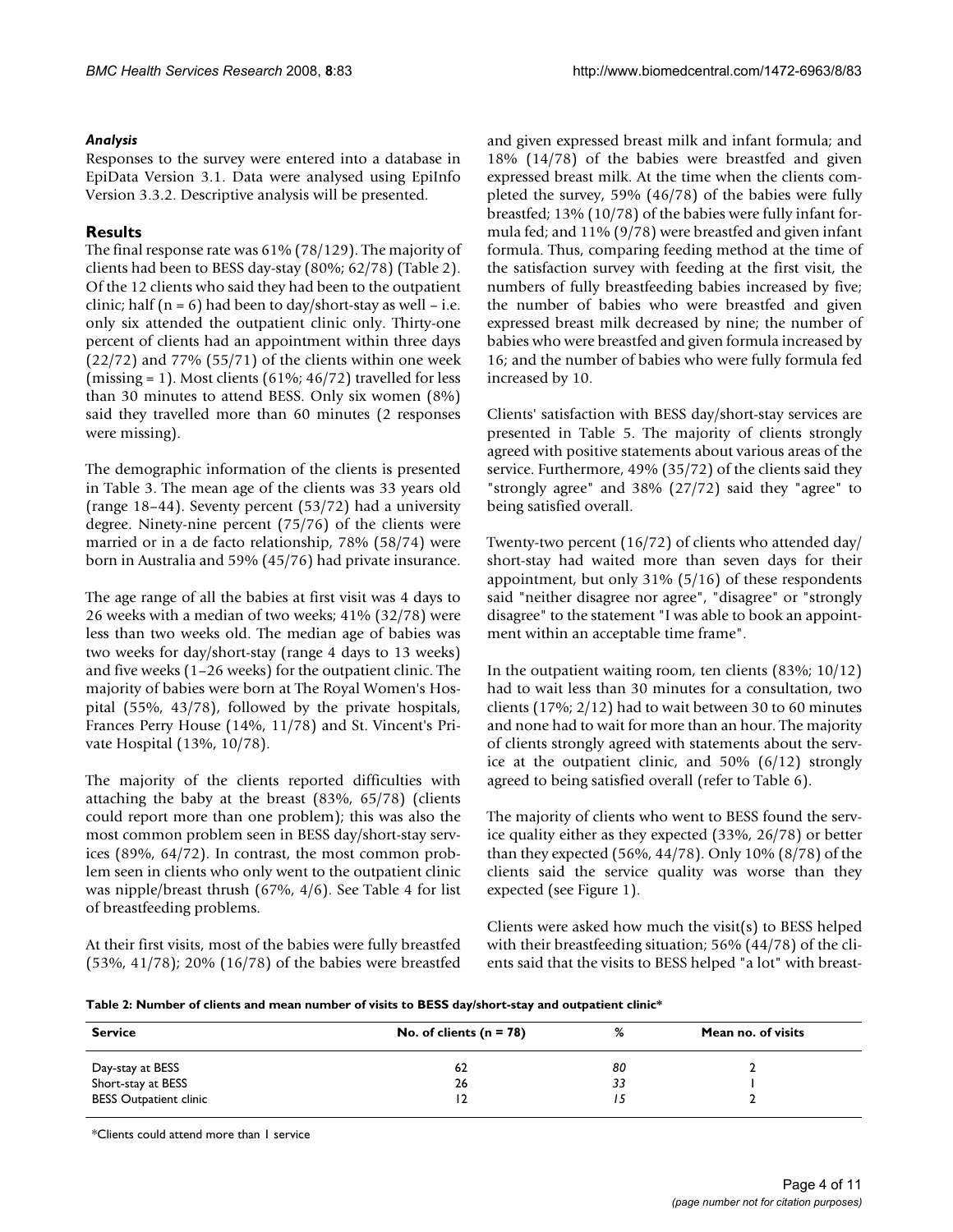#### **Table 3: Demographic information**

| <b>Variables</b>                                          | No. of clients<br>$(n = 78)$ | %            |
|-----------------------------------------------------------|------------------------------|--------------|
| Age                                                       |                              |              |
| $<$ or = 20 years                                         | 3                            | 4            |
| $21 - 30$ years                                           | 13                           | 17           |
| $31 - 40$ years                                           | 52                           | 75           |
| >40 years                                                 | 3                            | 4            |
| $(Missing = 2)$                                           |                              |              |
| <b>Highest education level</b>                            |                              |              |
| Attended secondary school but did not<br>complete Year 12 | 5                            | 7            |
| Completed secondary school to end of Year 12              | 6                            | 8            |
| Completed a diploma/traineeship/                          | 12                           | 16           |
| apprenticeship/equivalent                                 |                              |              |
| Completed a university degree                             | 53                           | 70           |
| $(Missing = 2)$                                           |                              |              |
| <b>Marital status</b>                                     |                              |              |
| Married/de facto                                          | 75                           | 99           |
| Single                                                    | ı                            | I            |
| $(Missing = 2)$                                           |                              |              |
| Country of birth                                          |                              |              |
| Australia                                                 | 58                           | 78           |
| United Kingdom                                            | 8                            | $\mathbf{1}$ |
| $Other*$                                                  | 8                            | $\mathbf{1}$ |
| $(Missing = 4)$                                           |                              |              |
| <b>Private insurance</b>                                  |                              |              |
| Yes                                                       | 45                           | 59           |
| N٥                                                        | 31                           | 41           |
| $(Missing = 2)$                                           |                              |              |
|                                                           |                              |              |

\*1 each from China, El Salvador, France, Lebanon, Macedonia, New Zealand, Ukraine and Vietnam

feeding the baby, 37% (29/78) either said "partially" or "a little" and 6% (5/78) said "not at all". When asked whether or not clients would recommend BESS to other mothers, 86% (67/78) responded "yes", 12% (9/78) responded "not sure" and 3% (2/78) responded "no".

#### *Open-text comments*

The written comments from the clients were coded and categorized into the themes used in the survey – access, facilities, technical performance of staff, communication with staff and interpersonal relationship.

#### *Most satisfactory aspect*

A complete list of the categorized comments on the most satisfactory aspect(s) is presented in Table 7. The clients commented most frequently on the positive staff attitude  $(n = 23)$ .

| Table 4: Proportion of clients with each breastfeeding |  |  |
|--------------------------------------------------------|--|--|
| challenge*                                             |  |  |

| <b>Breastfeeding challenges</b> | No. of clients $(n = 78)$ | %  |
|---------------------------------|---------------------------|----|
| Attachment difficulties         | 65                        | 83 |
| Nipple damage                   | 33                        | 42 |
| Low milk supply                 | 28                        | 36 |
| Painful feeding                 | 27                        | 35 |
| Slow weight gain for baby       | 20                        | 26 |
| Nipple/breast thrush            | 17                        | 22 |
| Frequent or prolonged feeds     | 15                        | 19 |
| Tongue-tie                      | 9                         | 12 |
| Mastitis                        | 7                         | 9  |
| Premature baby                  | 4                         | 5  |
| Other**                         | 9                         |    |

\*Clients could report more than 1 problem

\*\* "Flat nipples" (n = 2), nipple shield use (n = 2), "baby thrashing around on/off breast"  $(n = 1)$ , "nipple vasospasm"  $(n = 1)$ , "painful engorgement" ( $n = 1$ ), "small baby" ( $n = 1$ ), oversupply ( $n = 1$ )

*"Great support & positive attitude of the midwives, an opportunity to have a rest from daily routine."*

*"Everything, from the consultation over the phone to in the rooms. The staff were courteous, positive and made me feel at ease, reminding me I wasn't the first or only one!"*

In relation to 'access', five clients commented on the availability of quick appointments and also the existence of BESS. For example,

*"That I was able to obtain an initial appointment immediately and the follow up appointment was within a more than reasonable time frame. This was very important to me given I was in severe pain and did not know what I could do."*

Eight clients liked the comfortable environment that BESS provided. Clients were also pleased with the presence of other mothers in the room  $(n = 6)$ .

*"The clinic is very comfortable."*

*"The chance to talk with and see other mothers experiencing similar problems."*

As part of BESS' service, lunches are provided for clients who are there for day-stay. This was seen as the most satisfactory aspect for some clients  $(n = 5)$ :

"*...food made you feel nurtured & special."*

The technical performance of staff was also complimented by many clients especially on staff professionalism  $(n =$ 18) and knowledge ( $n = 16$ ):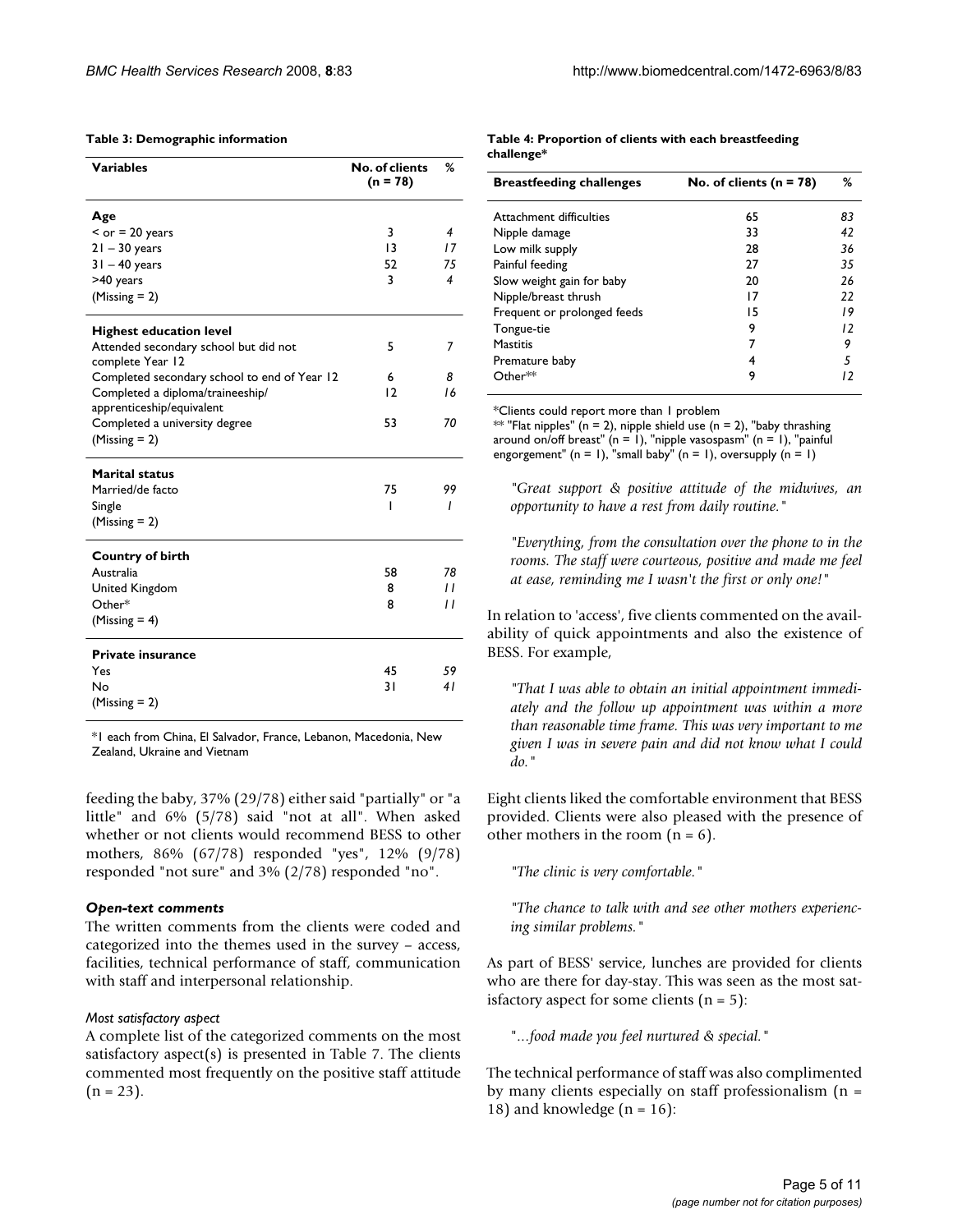| <b>Items</b>                                                 | Strongly disagree n (%) | Disagree n (%) |                              |         | Neither n $(\%)$ Agree n $(\%)$ Strongly agree n $(\%)$ |
|--------------------------------------------------------------|-------------------------|----------------|------------------------------|---------|---------------------------------------------------------|
| Appointment booked within acceptable<br>timeframe $(n = 71)$ | $\mathsf{I}(I)$         | 3(4)           | 4(6)                         | 28(40)  | 35(49)                                                  |
| Location easy to find                                        | 0                       | 4(6)           | $\left( \frac{1}{2} \right)$ | 39 (54) | 28 (39)                                                 |
| Staff were professional $(n = 71)$                           | 0                       | 0              | $\vert$ (l)                  | 28 (39) | 42 (59)                                                 |
| Staff were encouraging $(n = 71)$                            | 0                       | 4(6)           | 2(3)                         | 27(38)  | 38(54)                                                  |
| Staff were courteous $(n = 71)$                              | 0                       | 0              | $\left( \frac{1}{2} \right)$ | 25(35)  | 45(63)                                                  |
| Given opportunity to discuss concerns<br>$(n = 71)$          | $\mathsf{I}(I)$         | 4(6)           | 3(4)                         | 28 (39) | 35(49)                                                  |
| Satisfied with advice $(n = 71)$                             | $\vert$ (l)             | 8(11)          | 3(4)                         | 27(38)  | 32(45)                                                  |
| Written discharge plan easy to follow (n<br>$= 65$           | $\binom{2}{}$           | 4(6)           | $\binom{2}{}$                | 27(42)  | 32(49)                                                  |
| Written discharge plan achievable ( $n =$<br>65)             | 2(3)                    | 5(8)           | 8(12)                        | 21(32)  | 29(45)                                                  |
| Had sufficient privacy                                       | $\mathsf{I}(I)$         | 5(7)           | 5(7)                         | 33 (46) | 28 (39)                                                 |
| Satisfied with food quality ( $n = 67$ )                     | $\mathsf{I}$ (2)        | 4(6)           | 3(5)                         | 38 (57) | 21(31)                                                  |
| Satisfied overall $(n = 71)$                                 | 2(3)                    | $\frac{1}{1}$  | 6(9)                         | 27 (38) | 35 (49)                                                 |

**Table 5: Levels of satisfaction with services at BESS day/short-stay on Cardigan Street (n = 72)**

"*Dedication & patience of consultant top quality."*

"*...detailed knowledge of staff in relation to breastfeeding..."*

*"Expert advice that I could privilege over other (conflicting) advice I was receiving in the community."*

In the BESS day/short-stay, there is usually one consultant to two to three clients. Even though it was not a one-onone consultation during the day, some clients  $(n = 11)$ still complimented the way the consultants handled the consultations, as seen in the example below:

*"The one-on-one service was fantastic, even though there was one consultant for three people, it felt as though it was a one-on-one consultation."*

Six clients were most satisfied by the fact that they were given options on how to breastfeed the baby:

"*[I am most satisfied with the] advice on different attachment techniques."*

*"Supportive attitude towards formula + expressing, & generally recognizing that WE had to decide what was best for us."*

### *Least satisfactory aspect*

In Table 8, the categorized comments on the 'least satisfactory aspect(s)' are presented. Some women perceived that the advice was unhelpful  $(n = 6)$ :

*"Did not seem to be helpful with older babies."*

*"Did not understand the difficulties and difference with twins. All advice felt like it was customised answers for a singleton, no one understood twins."*

Other issues that were commented on were the lack of staff and individual attention at the consultation  $(n = 5)$ and the lack of privacy  $(n = 3)$ :

*"There were 3 of us in the same room which made it difficult for {the Lactation Consultant} to deal with all of our issues at the same time..."*

#### **Table 6: Levels of satisfaction with services at BESS outpatient clinic (n = 12)**

| <b>Items</b>                                      | Strongly disagree n $(\%)$ Disagree n $(\%)$ Neither n $(\%)$ Agree n $(\%)$ Strongly agree n $(\%)$ |     |       |       |       |
|---------------------------------------------------|------------------------------------------------------------------------------------------------------|-----|-------|-------|-------|
| Appointment booked within acceptable<br>timeframe | 0                                                                                                    | (8) | 2(17) | 6(50) | 3(25) |
| Waiting time acceptable                           | 0                                                                                                    | 0   | 0     | 9(75) | 3(25) |
| Staff were professional                           | (8)                                                                                                  | 0   | 0     | 2(17) | 9(75) |
| Felt understood by GP/LC                          | (8)                                                                                                  | (8) | 0     | 5(42) | 5(42) |
| Helpful advice/information                        | (8)                                                                                                  | 0   | (8)   | 4(33) | 6(50) |
| Given opportunity to discuss concerns             | (8)                                                                                                  | (8) | 0     | 6(50) | 4(33) |
| <b>Satisfied overall</b>                          | (8)                                                                                                  | 0   | 0     | 5(42) | 6(50) |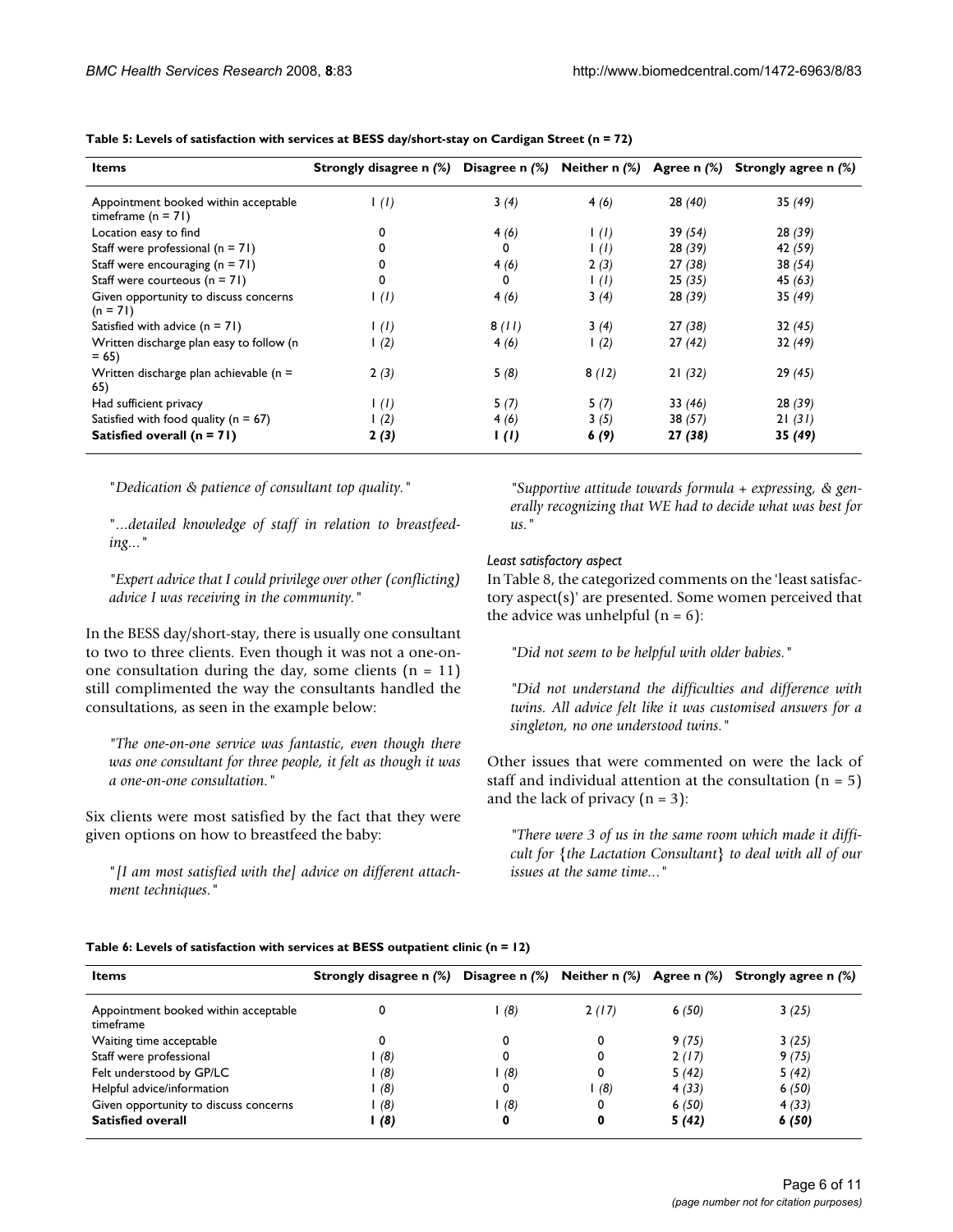

### Perceived and and BESS day short-stay and outpatient clients in BESS day short-stay and outpatient client client client clinical control of BESS day short-stay and outpatient clinical control of BESS day short-stay and out

Perceived quality vs. clients' expectation for BESS day/short-stay and outpatient clinic.

"*Lack of privacy (sharing room with 2 others) wasn't ideal although not a huge problem."*

The staff at BESS day/short-stay are not on duty every day and thus clients may not see the same consultant on their subsequent visits or on follow-up telephone conversations. This was a least satisfactory aspect for three clients:

*"Change of staff. I very much appreciated {one Lactation Consultant's} advice but felt confused by changing to different consultants on subsequent visits."*

Two clients felt that their feelings and concerns were disregarded:

*"As a previous day stay client I did not feel welcome to ring if I had a concern, on the occasions I did I felt my concerns were dismissed and I was talked at instead of feeling understood."*

### *Client suggestions*

The suggestions that were made by the clients have been coded and presented in Table 9. The most common suggestion related to the expansion or improvement of BESS premises and facilities (n = 10):

*"Expanding the service – shorter waiting periods, more staff, bigger and better facilities however not to the extent that it becomes like a production line and loses its friendliness."*

Four clients suggested that BESS increase the awareness of their services:

"*More awareness of this fantastic service for new mums."*

Four clients suggested that staff should give "more balanced" advice on infant feeding: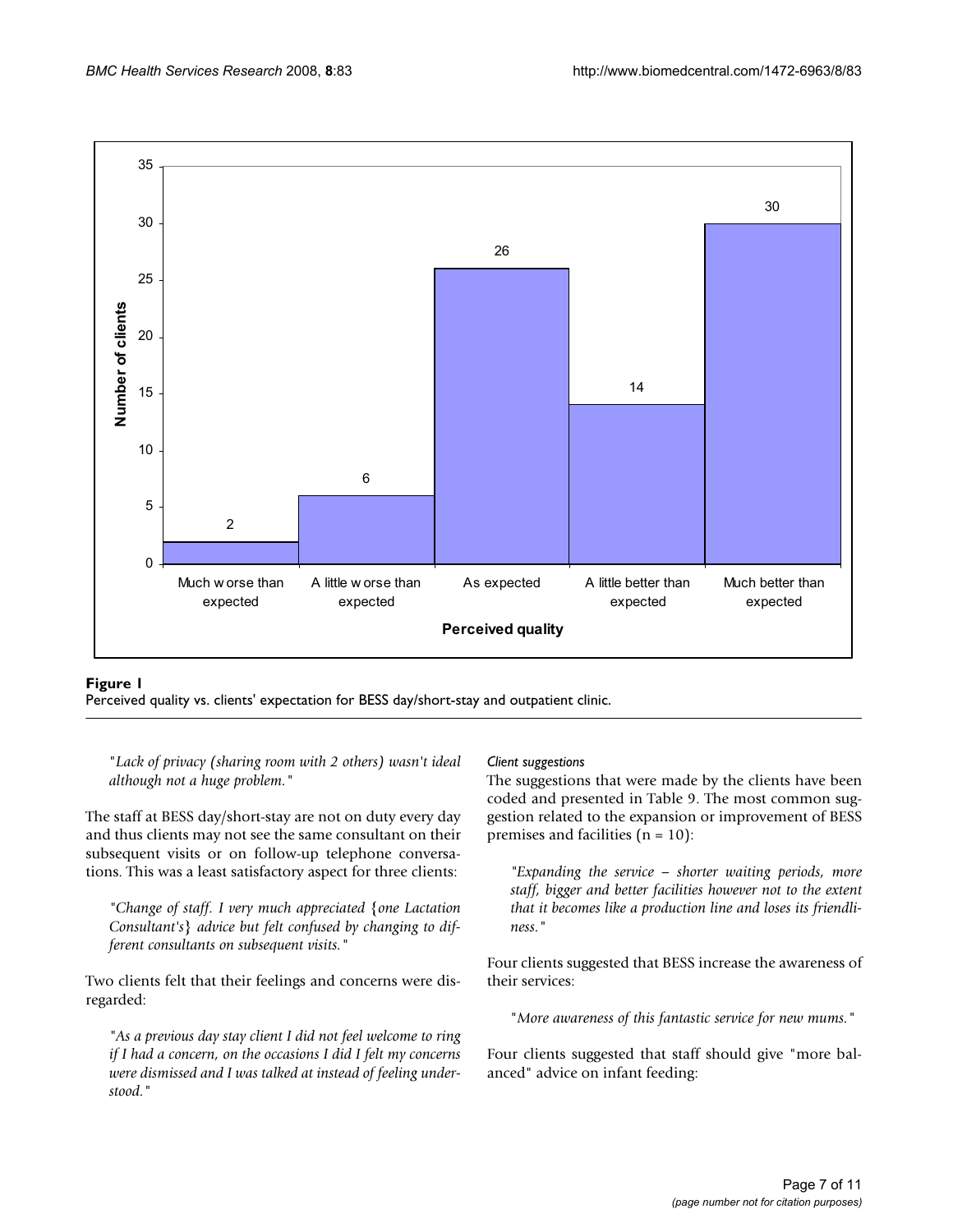#### **Table 7: Most satisfactory aspects (n = 70)\***

| ltems                                             | No. of clients |
|---------------------------------------------------|----------------|
| Access                                            |                |
| Quick appointment                                 | 5              |
| Wonderful resource/Availability of the service    | 4              |
| Short waiting period                              | ı              |
| <b>Facilities</b>                                 |                |
| Comfortable environment                           | 8              |
| Presence of other moms in similar situation       | 6              |
| Satisfied with food (was provided/quality)        | 5              |
| Free service                                      | $\overline{2}$ |
| Availability of resources                         | ı              |
| Sufficient privacy                                |                |
| Follow up contact available                       |                |
| Sufficient time in day-stay appointment           | ı              |
| Technical performance of staff                    |                |
| Staff were professional                           | 18             |
| Knowledgeable staff (satisfied with advice given) | 16             |
| Sufficient individual attention                   | П              |
| Diagnosis - was made/made promptly                | 4              |
| Written advice (was given/helpful)                | 2              |
| Solved problem                                    | ı              |
| Telephone consultations were helpful              | ı              |
| Communication                                     |                |
| Given options                                     | 6              |
| Opportunity to discuss concerns                   | ı              |
| Interpersonal relationship with staff             |                |
| Good staff attitude                               | 23             |
| Encouragement/Reassurance/Feedback                | 13             |
| Staff were helpful                                | ı              |
|                                                   |                |

\*Clients could comment on more than one aspect of the visit(s)

*"Would like to see {lactation consultant} more lenient with what's best for baby + mother – not one vision thinking i.e. MUST breastfeed attitude."*

# **Discussion**

### *Limitations*

The response rate of 61% was adequate, but we had hoped for a higher response. A higher response may have been achieved if the participants were contacted before the surveys were sent or if telephone contact was used as a follow-up [18]. As we did not have funding for this project, we were limited to a small sample which did not allow any inferential statistical analysis. Although more mothers were fully breastfeeding at the time of the satisfaction survey than they were at their first visit to the clinic, we are unable to state conclusively that attending BESS improved breastfeeding duration as we have no comparison group and we did not follow-up women to see how long they continued to breastfeed.

**Table 8: Least satisfactory aspects (n = 46)\***

| Items                                                     | No. of<br>clients |
|-----------------------------------------------------------|-------------------|
| Access                                                    |                   |
| Location hard to find/far from residence                  | 2                 |
| Long waiting period for day-stay appointment              | I                 |
| Entrance not welcoming                                    | ı                 |
| <b>Facilities</b>                                         |                   |
| Lack of privacy                                           | 3                 |
| Run down and limitation on facilities/premises            | $\overline{2}$    |
| Commented on food choices                                 | $\overline{2}$    |
| Small premises                                            | I                 |
| <b>Technical performance of staff</b>                     |                   |
| Non-helpful advice/information                            | 6                 |
| Service quality decreases with subsequent visits          | 2                 |
| Staff weren't gentle in handling the baby                 | 2                 |
| Lack diagnosis                                            | ı                 |
| Secondary problem not acknowledged                        | ı                 |
| Query about staff qualifications                          |                   |
| Lack of follow up phone calls                             |                   |
| Lack of advice                                            |                   |
| Too much advice                                           | ı                 |
| Not enough help for low milk supply                       | ı                 |
| <b>Communication with staff</b>                           |                   |
| Lack of staff/individual attention                        | 5                 |
| Change of attending staff                                 | 3                 |
| Mother's feelings were disregarded                        | 2                 |
| Insufficient time in day-stay appointment                 | 2                 |
| Pushy advice                                              | 2                 |
| Limited consultation times (for outpatient consultations) | ı                 |
| Staff weren't attentive to problem                        | ı                 |
| Service inequality                                        | I                 |
| Interpersonal relationship                                |                   |
| Staff were patronizing                                    | ı                 |
| Lack encouragement                                        | ı                 |

\*Clients could comment on more than one aspect of the visit(s)

#### *Characteristics of respondents and their infants*

The mean age of survey respondents was 33 years, which is older than the Victorian average of 30.2 in 2002 [19]. Women attending BESS may be older than average mothers as breastfeeding initiation and duration increases with increasing maternal age [20].

The respondents reported high education levels as well; 68% had completed a university degree. There is a similar finding to the survey from the Saskatoon Breastfeeding Center in Canada, 69% of their respondents reported "having some form of postsecondary education" [13] (p. 34). The women in the UK study were also highly educated; the authors commented that these women tend to have the confidence and motivation to seek out help [14]. In our study, the respondents were mostly born in Aus-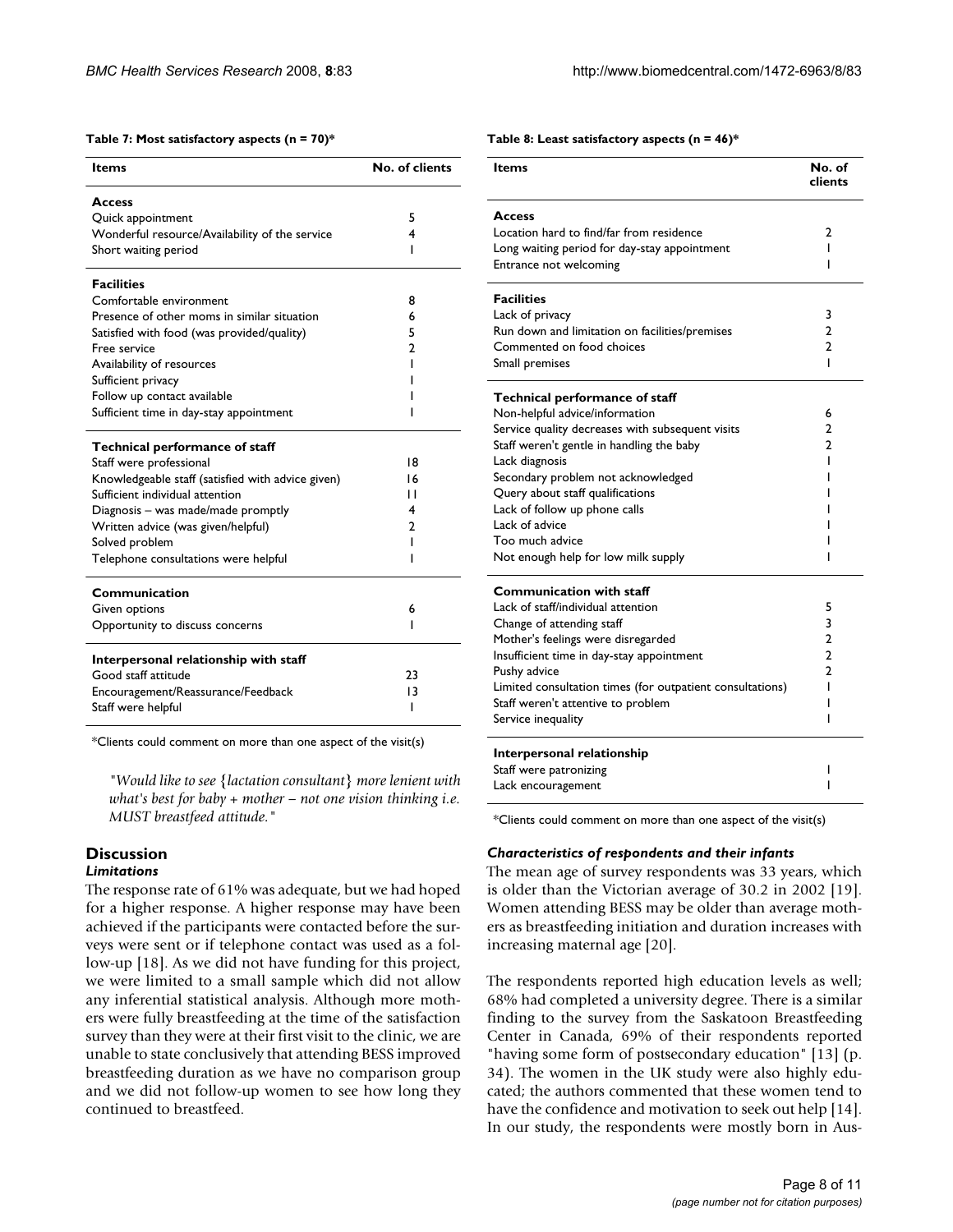#### **Table 9: Suggestions (n = 38)\***

| <b>Items</b>                                                     | No. of<br>clients |
|------------------------------------------------------------------|-------------------|
| Access                                                           |                   |
| Increase awareness of service availability                       | 4                 |
| Improve entrance                                                 |                   |
| Prompt service (shorter waiting times)                           | ı                 |
| <b>Facilities</b>                                                |                   |
| Expansion of premises & facilities                               | 10                |
| Improve privacy                                                  | 2                 |
| Home visits                                                      | 2                 |
| Increase staff members                                           | ı                 |
| Technical performance of staff                                   |                   |
| Improve advice (balanced advice with bf, ebm and formula)        | 4                 |
| Separate management for older babies                             | L                 |
| Improve advice given through telephone                           |                   |
| Improve advice given for twins                                   |                   |
| Improve advice on further options                                |                   |
| Work with other professionals to address secondary<br>complaints | ı                 |
| <b>Communications with staff</b>                                 |                   |
| Improve staff communication                                      | ı                 |
| Promote mother's autonomy over situation                         |                   |
| Continuity with attending consultant                             | 3                 |
| Interpersonal relationship                                       |                   |
| Give more encouragement                                          | 2                 |
| Give more empathy to mothers                                     | ı                 |
| Other                                                            |                   |
| More research into treating low supply                           | ı                 |
| "Tell us how to lobby for more resources"                        |                   |

\*Clients could have given more than one suggestion

tralia and married/in a de facto relationship. It is recognised that women with higher education levels, who are married are twice as likely to initiate breastfeeding than single women [20].

In this survey, 41% of infants were less than two weeks old when they first visited BESS, which is less than that reported in the 2002 BESS survey (51%) [15]. Comparisons with the previous BESS satisfaction survey on maternal characteristics and breastfeeding problems are not possible because the previous survey did not collect that information.

### *Reported breastfeeding problems*

The most common breastfeeding problem reported by the respondents was difficulty in attaching the baby to the breast, followed by nipple damage and low milk supply. This is similar to the primary breastfeeding problems reported in the Saskatoon Breastfeeding Center: the most common was "latch problems" followed by "sore nipples" and "low weight gain/low milk production [13]." Whereas, the most common problems reported the other Canadian breastfeeding centre were "sore, cracked, bleeding nipples" followed by "infant requiring extra fluids" and "very sleepy infant" [1] (p. 395). Twelve percent of survey participants reported infant tongue-tie which is similar to the proportion seen at a breastfeeding clinic in Cincinnati, Ohio (12.8%) [21]. We have previously surveyed clients at BESS whose infants were assessed and/or treated for tongue-tie and found a high level of satisfaction [22].

#### *Client satisfaction*

It is somewhat disappointing that only 56% of women reported that the visit to BESS helped "a lot". Many of the women seen at BESS have complicated breastfeeding problems eg infant tongue-tie as well as maternal low milk supply, or maternal breast infections following complicated birth. In the future, in-depth interviews with women who felt that they were not helped "a lot" by their visit could clarify the reasons for this and offer suggestions for improving the service.

Most clients thought the waiting time for appointments was acceptable. Furthermore, six clients found the quick availability for appointments and the short waiting period the most satisfactory aspects of the service; while only one client found the waiting period for the appointment to be long and the least satisfactory aspect of the service. Similarly, in the 2002 BESS survey, 92% of the respondents reported that the waiting time to attend the service was satisfactory [15].

Most of the clients (78%) agreed with the statement "I had sufficient privacy during my stay" although day-stay clients had to share the room with other mothers. Similarly, 83% of the respondents of the previous BESS survey said they had sufficient privacy in BESS. Many women commented that they enjoyed sharing the room and networking with other mothers [14].

Technical performance and behaviour by health care providers have consistently been related to satisfaction [7]. The respondents were highly satisfied with the technical performance and interpersonal skills of staff members. The satisfaction survey done in the Saskatoon Breastfeeding Center reported that 100% of the responses to satisfaction with the "interpersonal aspects of the service" indicate that the respondents were satisfied with "how the lactation consultant handled the baby," "comfort with the lactation consultant," the autonomy in decision making, the "opportunity to discuss feelings," and the "adequacy of time [13]."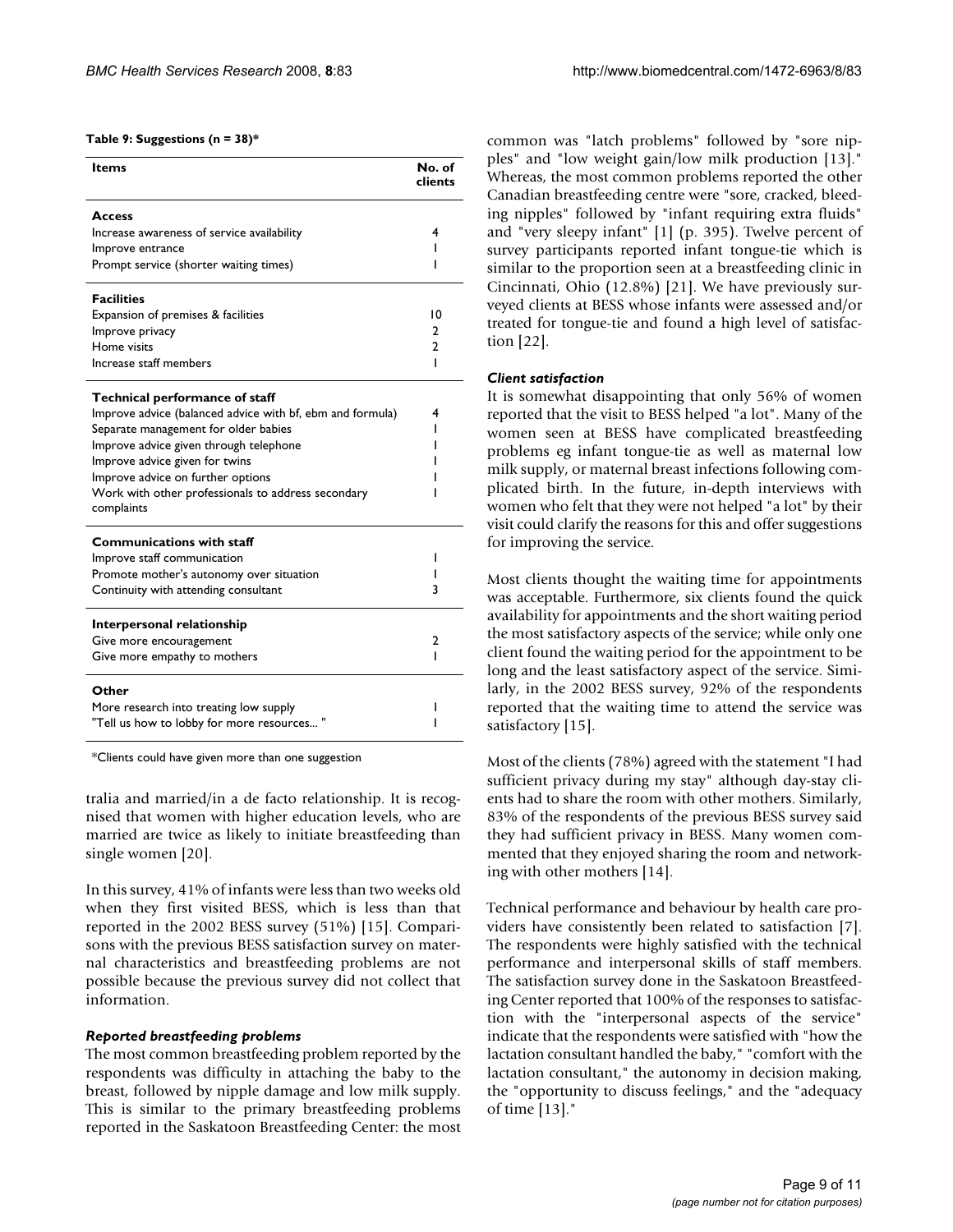Most of the clients responded that the service quality was as expected or better than they expected. Fulfilled expectation contributes to satisfaction with health care [7], however, the sample size was too small to confirm a relationship between fulfilled expectation and client satisfaction.

#### *Suggestions*

Most of the respondents' suggestions were targeted at the expansion and improvement of BESS facilities. This is an issue that cannot be dealt with easily as it involves high costs and considerable amount of decision-making. Clients also suggested that BESS staff should improve some aspects of the advice they give; this may be achievable with professional development programs for staff. Further patient education materials such as Fact Sheets on breastfeeding twins and older babies could be developed as well.

#### **Conclusion**

Overall, the satisfaction survey showed that most respondents were satisfied with BESS and felt that the service quality was better than they expected. However, due to a mediocre response rate and small sample size, the results may not reflect the true satisfaction level of all BESS clients. In the future, BESS may consider giving clients incentives (e.g. lottery tickets or shopping vouchers) together with the satisfaction survey or use telephone follow-up contact to increase response rates. Future surveys should aim for a larger sample size so that the respondents can better represent all BESS clients and to enable investigation into relationships between breastfeeding outcome and type of breastfeeding problem with satisfaction levels.

In summary, BESS seems to have provided a satisfactory service to most of the clients. Most of the respondents were clearly satisfied with the support given by the IBCLCs and have also responded that the staff were professional and knowledgeable in their field of work. Some clients suggested a few areas where improvements can take place, such as the advice on breastfeeding twins and older babies and promoting the continuity of staff. However, some respondents were unsatisfied with issues such as privacy and also commented on the premises as being old and inadequate. The Royal Women's Hospital is moving in mid-2008, and at the time of writing (September 2007), the location of day/short-stay services of BESS is still undecided.

#### **Competing interests**

LYC declares that she has no competing interests. LHA is employed by the RWH as medical officer in the BESS outpatient clinic (3.5 hours/week).

#### **Authors' contributions**

LYC conducted the project for the Advanced Medical Science year of her medical course at the University of Melbourne. LHA supervised the project and contributed to the writing of the paper.

#### **Acknowledgements**

Thank you to the staff at the Breastfeeding Education and Support Services at The Royal Women's Hospital, Melbourne, for assistance in developing the questionnaire, and to the women who completed the questionnaires.

#### **References**

- 1. Adams C, Berger R, Conning P, Cruikshank L, Dore K: **[Breastfeed](http://www.ncbi.nlm.nih.gov/entrez/query.fcgi?cmd=Retrieve&db=PubMed&dopt=Abstract&list_uids=11461023)[ing trends at a community breastfeeding center: an evalua](http://www.ncbi.nlm.nih.gov/entrez/query.fcgi?cmd=Retrieve&db=PubMed&dopt=Abstract&list_uids=11461023)[tive survey.](http://www.ncbi.nlm.nih.gov/entrez/query.fcgi?cmd=Retrieve&db=PubMed&dopt=Abstract&list_uids=11461023)** *JOGNN* 2001, **30(4):**392-400.
- 2. Hinson PJ: **A lactation clinic offering in-hospital and outpatient care: Key business concerns that impact clinical care.** *Current Issues in Clinical Lactation* 2000:43-47.
- 3. Riordan J: **Breastfeeding education programs.** In *A Practical Guide to Breastfeeding* Edited by: Riordan J. St Louis , C. V. Mosby Company; 1983.
- 4. Bergman R, Amir LH, Watson L: **[A descriptive survey of data col](http://www.ncbi.nlm.nih.gov/entrez/query.fcgi?cmd=Retrieve&db=PubMed&dopt=Abstract&list_uids=12592777)[lection in breastfeeding services at Victorian maternity hos](http://www.ncbi.nlm.nih.gov/entrez/query.fcgi?cmd=Retrieve&db=PubMed&dopt=Abstract&list_uids=12592777)[pitals.](http://www.ncbi.nlm.nih.gov/entrez/query.fcgi?cmd=Retrieve&db=PubMed&dopt=Abstract&list_uids=12592777)** *Breastfeed Rev* 2002, **10(3):**25-28.
- 5. The Royal Women's Hospital: **Clinical Practice Guidelines, Maternity.** [[http://www.thewomens.org.au/MaternityClinicalPrac](http://www.thewomens.org.au/MaternityClinicalPracticeGuidelines) [ticeGuidelines\]](http://www.thewomens.org.au/MaternityClinicalPracticeGuidelines).
- 6. The Royal Women's Hospital: **Breastfeeding Fact Sheets.** [[http:/](http://www.thewomens.org.au/BreastfeedingFactSheets) [/www.thewomens.org.au/BreastfeedingFactSheets](http://www.thewomens.org.au/BreastfeedingFactSheets)].
- 7. Crow R, Gage H, Hampson S, Hart J, Kimber A, Storey L, Thomas H: **The measurement of satisfaction with healthcare: Implica[tions for practice from a systematic review of the literature.](http://www.ncbi.nlm.nih.gov/entrez/query.fcgi?cmd=Retrieve&db=PubMed&dopt=Abstract&list_uids=12925269)** *Health Technol Assess* 2002, **6:**1-244.
- 8. Carr-Hill RA: **[The measurement of patient satisfaction.](http://www.ncbi.nlm.nih.gov/entrez/query.fcgi?cmd=Retrieve&db=PubMed&dopt=Abstract&list_uids=1419201)** *J Public Health Med* 1992, **14:**236-249.
- 9. Babakus E, Mangold WG: **[Adapting the SERVQUAL scale to](http://www.ncbi.nlm.nih.gov/entrez/query.fcgi?cmd=Retrieve&db=PubMed&dopt=Abstract&list_uids=1737708) [hospital services: an empirical investigation.](http://www.ncbi.nlm.nih.gov/entrez/query.fcgi?cmd=Retrieve&db=PubMed&dopt=Abstract&list_uids=1737708)** *Health Serv Res* 1992, **26(6):**767-786.
- 10. Scardina SA: **[SERVQUAL: a tool for evaluating patient satis](http://www.ncbi.nlm.nih.gov/entrez/query.fcgi?cmd=Retrieve&db=PubMed&dopt=Abstract&list_uids=8312593)[faction with nursing care.](http://www.ncbi.nlm.nih.gov/entrez/query.fcgi?cmd=Retrieve&db=PubMed&dopt=Abstract&list_uids=8312593)** *J Nurs Care Qual* 1994, **8(2):**38-46.
- 11. Lim PC, Tang NK: **[A study of patients' expectations and satis](http://www.ncbi.nlm.nih.gov/entrez/query.fcgi?cmd=Retrieve&db=PubMed&dopt=Abstract&list_uids=11484647)[faction in Singapore hospitals.](http://www.ncbi.nlm.nih.gov/entrez/query.fcgi?cmd=Retrieve&db=PubMed&dopt=Abstract&list_uids=11484647)** *Int J Health Care Qual Assur Inc Leadersh Health Serv* 2000, **13(6-7):**290-299.
- 12. Pastore MT, Nelson A: **[A breastfeeding drop-in center survey](http://www.ncbi.nlm.nih.gov/entrez/query.fcgi?cmd=Retrieve&db=PubMed&dopt=Abstract&list_uids=9429364) [evaluation.](http://www.ncbi.nlm.nih.gov/entrez/query.fcgi?cmd=Retrieve&db=PubMed&dopt=Abstract&list_uids=9429364)** *J Hum Lact* 1997, **13(4):**291-298.
- 13. Stefiuk W, Green KL, Turnell R, Smith B: **[Process evaluation of](http://www.ncbi.nlm.nih.gov/entrez/query.fcgi?cmd=Retrieve&db=PubMed&dopt=Abstract&list_uids=11845734) [the Saskatoon Breastfeeding Center.](http://www.ncbi.nlm.nih.gov/entrez/query.fcgi?cmd=Retrieve&db=PubMed&dopt=Abstract&list_uids=11845734)** *J Hum Lact* 2002, **18(1):**29-37.
- 14. Berridge K, McFadden K, Abayomi J, Topping J: **Views of breastfeeding difficulties among drop-in-clinic attendees.** *Maternal and Child Nutrition* 2005, **1(4):**250-262.
- 15. Ferris M: **Breastfeeding Education and Support Service Client Satisfaction Survey.** Melbourne , Breastfeeding Education and Support Services, The Royal Women's Hospital; 2002.
- 16. Hill N, Alexander J: Handbook of Customer Satisfaction and **Loyalty Measurement .** 2nd edition. Aldershot, Hampshire , Gower Publishing Limited; 2000.
- 17. National Health & Medical Research Council: **When does quality assurance in health care require independent ethical review?** Canberra , NHMRC; 2003.
- Edwards P, Roberts I, DiGuiseppi C, Pratap S, Wentz R, Kwan I, Cooper R: **Methods to increase response rates to postal questionnaires.** *Cochrane Database of Systematic Reviews* 2007, **2:**MR000008.
- 19. Health Surveillance and Evaluation Section Public Health: **Your health: A report on the health of Victorians, 2005.** [\[http://](http://www.health.vic.gov.au/healthstatus/vhiss/index.htm#download) [www.health.vic.gov.au/healthstatus/vhiss/index.htm#download\]](http://www.health.vic.gov.au/healthstatus/vhiss/index.htm#download).
- 20. Scott JA, Binns CW: **Factors associated with the initiation and duration of breastfeeding: a review of the literature.** *Aust J Nutr Diet* 1998, **55(2):**51-61.